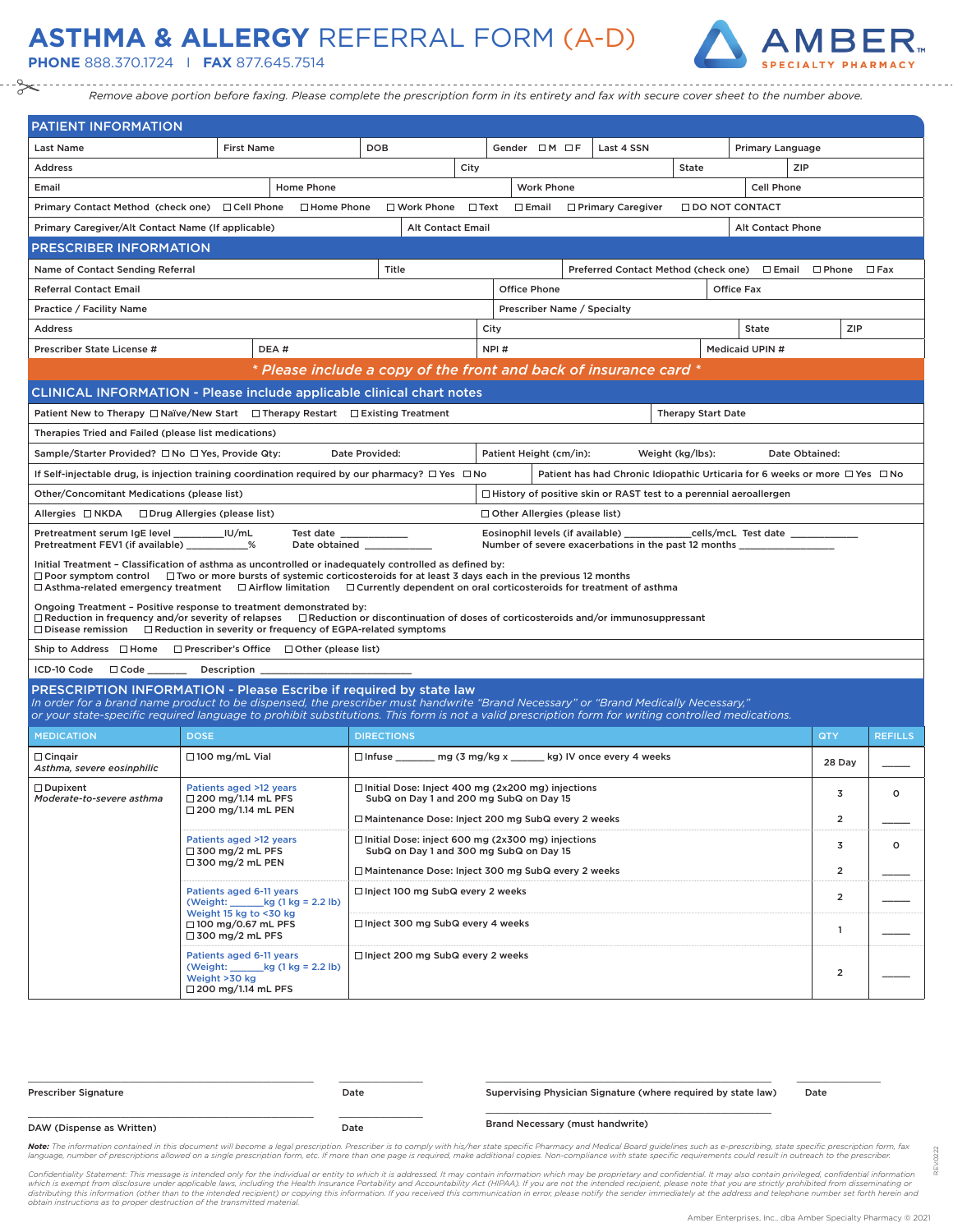## **ASTHMA & ALLERGY** REFERRAL FORM (D)

**PHONE** 888.370.1724 I **FAX** 877.645.7514



*Remove above portion before faxing. Please complete the prescription form in its entirety and fax with secure cover sheet to the number above.*

| <b>PATIENT INFORMATION</b>                                                                                                                                                                                                                                                                                                                                                                       |                                                               |                                                                    |                                                                                                     |      |                         |                             |   |                                                                                       |                           |                  |                |                |
|--------------------------------------------------------------------------------------------------------------------------------------------------------------------------------------------------------------------------------------------------------------------------------------------------------------------------------------------------------------------------------------------------|---------------------------------------------------------------|--------------------------------------------------------------------|-----------------------------------------------------------------------------------------------------|------|-------------------------|-----------------------------|---|---------------------------------------------------------------------------------------|---------------------------|------------------|----------------|----------------|
| <b>Last Name</b>                                                                                                                                                                                                                                                                                                                                                                                 | <b>First Name</b>                                             |                                                                    | <b>DOB</b>                                                                                          |      |                         | Gender $\Box M \Box F$      |   | Last 4 SSN                                                                            |                           | Primary Language |                |                |
| <b>Address</b>                                                                                                                                                                                                                                                                                                                                                                                   |                                                               |                                                                    |                                                                                                     | City |                         |                             |   |                                                                                       | State                     |                  | ZIP            |                |
| Email                                                                                                                                                                                                                                                                                                                                                                                            |                                                               | Home Phone                                                         | <b>Work Phone</b><br><b>Cell Phone</b>                                                              |      |                         |                             |   |                                                                                       |                           |                  |                |                |
| Primary Contact Method (check one) □ Cell Phone                                                                                                                                                                                                                                                                                                                                                  |                                                               | □ Home Phone                                                       | $\Box$ Text<br>$\square$ Work Phone<br>$\Box$ Email<br>□ Primary Caregiver<br>$\Box$ DO NOT CONTACT |      |                         |                             |   |                                                                                       |                           |                  |                |                |
| Alt Contact Phone<br>Primary Caregiver/Alt Contact Name (If applicable)<br><b>Alt Contact Email</b>                                                                                                                                                                                                                                                                                              |                                                               |                                                                    |                                                                                                     |      |                         |                             |   |                                                                                       |                           |                  |                |                |
| <b>PRESCRIBER INFORMATION</b>                                                                                                                                                                                                                                                                                                                                                                    |                                                               |                                                                    |                                                                                                     |      |                         |                             |   |                                                                                       |                           |                  |                |                |
| Name of Contact Sending Referral                                                                                                                                                                                                                                                                                                                                                                 |                                                               |                                                                    | Title                                                                                               |      |                         |                             |   | Preferred Contact Method (check one) □ Email □ Phone                                  |                           |                  |                | $\square$ Fax  |
| <b>Office Phone</b><br><b>Office Fax</b><br><b>Referral Contact Email</b>                                                                                                                                                                                                                                                                                                                        |                                                               |                                                                    |                                                                                                     |      |                         |                             |   |                                                                                       |                           |                  |                |                |
| Practice / Facility Name                                                                                                                                                                                                                                                                                                                                                                         |                                                               |                                                                    |                                                                                                     |      |                         | Prescriber Name / Specialty |   |                                                                                       |                           |                  |                |                |
| <b>Address</b>                                                                                                                                                                                                                                                                                                                                                                                   |                                                               |                                                                    | City<br><b>State</b>                                                                                |      |                         |                             |   |                                                                                       | ZIP                       |                  |                |                |
| Prescriber State License #                                                                                                                                                                                                                                                                                                                                                                       | DEA#                                                          |                                                                    |                                                                                                     |      | NPI#                    |                             |   |                                                                                       |                           | Medicaid UPIN #  |                |                |
|                                                                                                                                                                                                                                                                                                                                                                                                  |                                                               | * Please include a copy of the front and back of insurance card *  |                                                                                                     |      |                         |                             |   |                                                                                       |                           |                  |                |                |
| <b>CLINICAL INFORMATION - Please include applicable clinical chart notes</b>                                                                                                                                                                                                                                                                                                                     |                                                               |                                                                    |                                                                                                     |      |                         |                             |   |                                                                                       |                           |                  |                |                |
| Patient New to Therapy □ Naïve/New Start □ Therapy Restart □ Existing Treatment                                                                                                                                                                                                                                                                                                                  |                                                               |                                                                    |                                                                                                     |      |                         |                             |   |                                                                                       | <b>Therapy Start Date</b> |                  |                |                |
| Therapies Tried and Failed (please list medications)                                                                                                                                                                                                                                                                                                                                             |                                                               |                                                                    |                                                                                                     |      |                         |                             |   |                                                                                       |                           |                  |                |                |
| Sample/Starter Provided? □ No □ Yes, Provide Qty:                                                                                                                                                                                                                                                                                                                                                |                                                               | Date Provided:                                                     |                                                                                                     |      | Patient Height (cm/in): |                             |   |                                                                                       | Weight (kg/lbs):          |                  | Date Obtained: |                |
| If Self-injectable drug, is injection training coordination required by our pharmacy? $\square$ Yes $\square$ No                                                                                                                                                                                                                                                                                 |                                                               |                                                                    |                                                                                                     |      |                         |                             |   | Patient has had Chronic Idiopathic Urticaria for 6 weeks or more $\Box$ Yes $\Box$ No |                           |                  |                |                |
| Other/Concomitant Medications (please list)                                                                                                                                                                                                                                                                                                                                                      |                                                               |                                                                    |                                                                                                     |      |                         |                             |   | $\Box$ History of positive skin or RAST test to a perennial aeroallergen              |                           |                  |                |                |
|                                                                                                                                                                                                                                                                                                                                                                                                  |                                                               |                                                                    |                                                                                                     |      |                         |                             |   |                                                                                       |                           |                  |                |                |
| Allergies □NKDA □ Drug Allergies (please list)<br>$\Box$ Other Allergies (please list)<br>Pretreatment serum IgE level<br>IU/mL<br>Test date<br>Eosinophil levels (if available)<br>cells/mcL Test date ___________<br>Number of severe exacerbations in the past 12 months ______                                                                                                               |                                                               |                                                                    |                                                                                                     |      |                         |                             |   |                                                                                       |                           |                  |                |                |
| Pretreatment FEV1 (if available) ___                                                                                                                                                                                                                                                                                                                                                             | $\%$                                                          | Date obtained                                                      |                                                                                                     |      |                         |                             |   |                                                                                       |                           |                  |                |                |
| Initial Treatment - Classification of asthma as uncontrolled or inadequately controlled as defined by:<br>$\Box$ Poor symptom control $\Box$ Two or more bursts of systemic corticosteroids for at least 3 days each in the previous 12 months<br>$\Box$ Asthma-related emergency treatment $\Box$ Airflow limitation $\Box$ Currently dependent on oral corticosteroids for treatment of asthma |                                                               |                                                                    |                                                                                                     |      |                         |                             |   |                                                                                       |                           |                  |                |                |
| Ongoing Treatment - Positive response to treatment demonstrated by:                                                                                                                                                                                                                                                                                                                              |                                                               |                                                                    |                                                                                                     |      |                         |                             |   |                                                                                       |                           |                  |                |                |
| $\Box$ Reduction in frequency and/or severity of relapses $\quad \Box$ Reduction or discontinuation of doses of corticosteroids and/or immunosuppressant<br>$\Box$ Disease remission                                                                                                                                                                                                             |                                                               | $\Box$ Reduction in severity or frequency of EGPA-related symptoms |                                                                                                     |      |                         |                             |   |                                                                                       |                           |                  |                |                |
| Ship to Address $\Box$ Home $\Box$ Prescriber's Office $\Box$ Other (please list)                                                                                                                                                                                                                                                                                                                |                                                               |                                                                    |                                                                                                     |      |                         |                             |   |                                                                                       |                           |                  |                |                |
| ICD-10 Code □ Code ________ Description __                                                                                                                                                                                                                                                                                                                                                       |                                                               |                                                                    |                                                                                                     |      |                         |                             |   |                                                                                       |                           |                  |                |                |
| PRESCRIPTION INFORMATION - Please Escribe if required by state law<br>In order for a brand name product to be dispensed, the prescriber must handwrite "Brand Necessary" or "Brand Medically Necessary,"                                                                                                                                                                                         |                                                               |                                                                    |                                                                                                     |      |                         |                             |   |                                                                                       |                           |                  |                |                |
| or your state-specific required language to prohibit substitutions. This form is not a valid prescription form for writing controlled medications.                                                                                                                                                                                                                                               |                                                               |                                                                    |                                                                                                     |      |                         |                             |   |                                                                                       |                           |                  |                |                |
| <b>MEDICATION</b>                                                                                                                                                                                                                                                                                                                                                                                | <b>DOSE</b>                                                   |                                                                    | <b>DIRECTIONS</b>                                                                                   |      |                         |                             |   |                                                                                       |                           |                  | QTY            | <b>REFILLS</b> |
| $\Box$ Dupixent<br>Oral CS-dependent                                                                                                                                                                                                                                                                                                                                                             | Patients aged >12 years<br>$\Box$ 300 mg/2 mL PFS             |                                                                    | $\Box$ Initial Dose: Inject 600 mg (2x300 mg) injections on Day 1 and 300 mg SubQ on Day 15         |      |                         |                             |   |                                                                                       |                           |                  | 3              | о              |
| asthma or co-morbid AD                                                                                                                                                                                                                                                                                                                                                                           | $\Box$ 300 mg/2 mL PEN                                        |                                                                    | □ Maintenance Dose: Inject 300 mg SubQ every 2 weeks                                                |      |                         |                             |   |                                                                                       | $\overline{2}$            |                  |                |                |
| or adults with co-morbid<br>rhinosinusitis w/nasal polyps                                                                                                                                                                                                                                                                                                                                        | Patients aged 6-11 years<br>(Weight: _____ kg (1 kg = 2.2 lb) |                                                                    | $\Box$ Initial Dose: Inject 600 mg (2x300mg) injections<br>SubQ on Day 1 and 300 mg SubQ on Day 15  |      |                         |                             |   |                                                                                       | 3                         | о                |                |                |
|                                                                                                                                                                                                                                                                                                                                                                                                  | $\Box$ 300 mg/2 mL PFS                                        |                                                                    | □ Maintenance Dose: Inject 300 mg SubQ every 4 weeks                                                |      |                         |                             |   |                                                                                       |                           |                  | $\mathbf{1}$   |                |
| □ Initial Dose: Inject 400 mg (2x200mg) injections<br>Weight 30 kg to <60 kg<br>$\Box$ 200 mg/1.14 mL PFS<br>SubQ on Day 1 and 300 mg SubQ on Day 15                                                                                                                                                                                                                                             |                                                               |                                                                    |                                                                                                     |      |                         |                             | 3 | $\circ$                                                                               |                           |                  |                |                |
|                                                                                                                                                                                                                                                                                                                                                                                                  |                                                               | □ Maintenance Dose: Inject 200 mg SubQ every 2 weeks               |                                                                                                     |      |                         |                             |   | $\overline{2}$                                                                        |                           |                  |                |                |
| Weight >60 kg<br>$\Box$ Initial Dose: Inject 600 mg (2x300mg) injections<br>$\Box$ 300 mg/2 mL PFS<br>SubQ on Day 1 and 300 mg SubQ on Day 15                                                                                                                                                                                                                                                    |                                                               |                                                                    |                                                                                                     |      |                         |                             |   | 3                                                                                     | 0                         |                  |                |                |
|                                                                                                                                                                                                                                                                                                                                                                                                  |                                                               |                                                                    | □ Maintenance Dose: Inject 300 mg SubQ every 2 weeks                                                |      |                         |                             |   |                                                                                       |                           | $\overline{2}$   |                |                |
| $\Box$ Dupixent<br><b>Chronic rhinosinusitis</b><br>w/nasal polyposis                                                                                                                                                                                                                                                                                                                            | $\Box$ 300 mg/2 mL PFS<br>$\Box$ 300 mg/2 mL PEN              |                                                                    | □ Inject 300 mg SubQ every 2 weeks                                                                  |      |                         |                             |   |                                                                                       | $\overline{2}$            |                  |                |                |
| $\Box$ Fasenra                                                                                                                                                                                                                                                                                                                                                                                   | $\Box$ 30 mg/mL PFS                                           |                                                                    | □ Office-Administered Loading Dose: Inject 30 mg SubQ once every 4 weeks for 3 doses                |      |                         |                             |   |                                                                                       |                           |                  | 3              | о              |
| Asthma, severe eosinphilic                                                                                                                                                                                                                                                                                                                                                                       | $\Box$ 30 mg/mL PEN                                           |                                                                    | □ Self-Administered Maintenance Dose: Inject 30 mg SubQ once every 8 weeks                          |      |                         |                             |   |                                                                                       |                           |                  | $\mathbf{1}$   |                |

| <b>Prescriber Signature</b> | Date | Supervising Physician Signature (where required by state law) | Date |
|-----------------------------|------|---------------------------------------------------------------|------|
| DAW (Dispense as Written)   | Date | Brand Necessary (must handwrite)                              |      |

Note: The information contained in this document will become a legal prescription. Prescriber is to comply with his/her state specific Pharmacy and Medical Board guidelines such as e-prescribing, state specific prescriptio language, number of prescriptions allowed on a single prescription form, etc. If more than one page is required, make additional copies. Non-compliance with state specific requirements could result in outreach to the presc

Confidentiality Statement: This message is intended only for the individual or entity to which it is addressed. It may contain information which may be proprietary and confidential. It may also contain privileged, confiden

REV.0222

 $222$ é